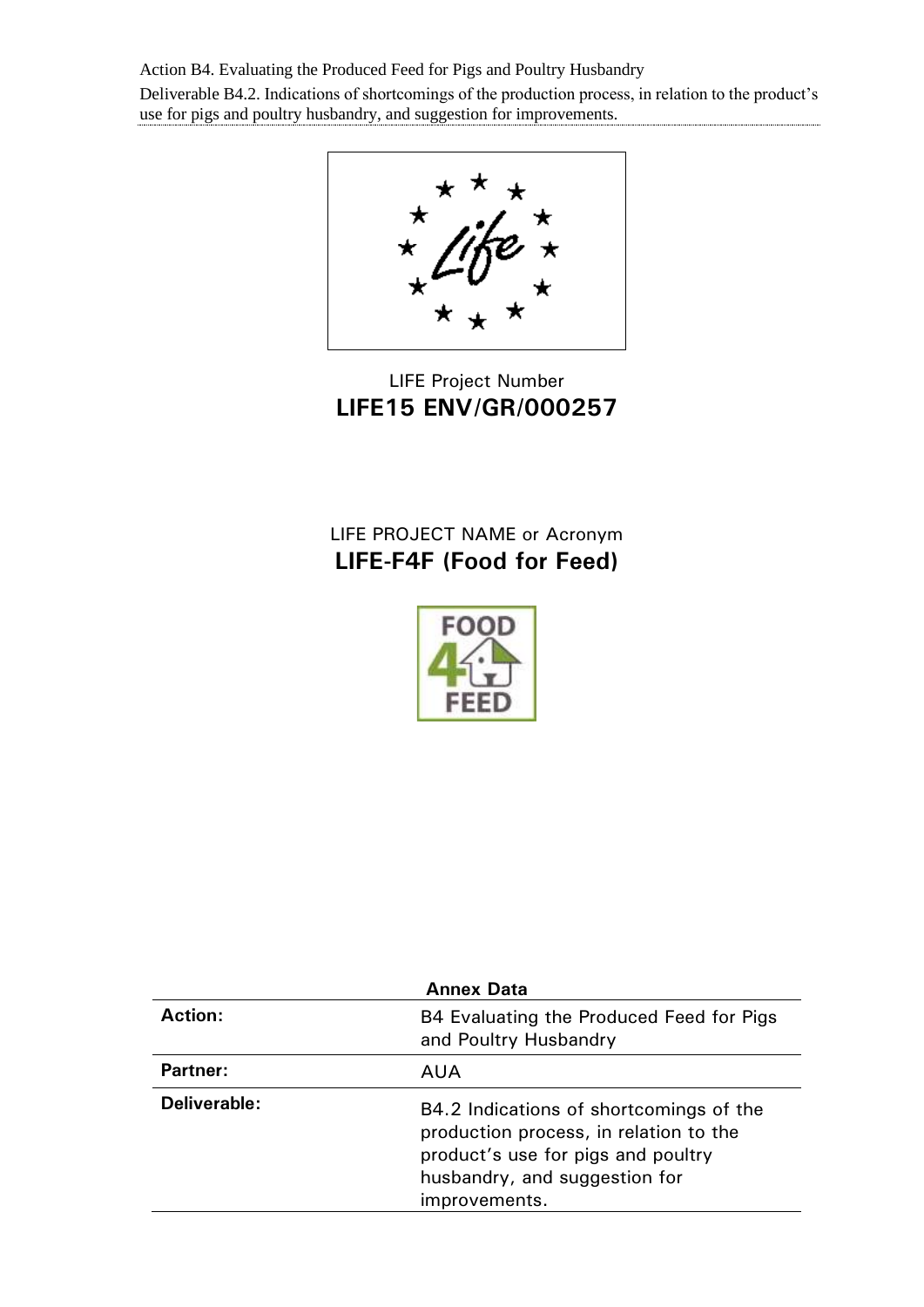Action B4. Evaluating the Produced Feed for Pigs and Poultry Husbandry Deliverable B4.2. Indications of shortcomings of the production process, in relation to the product's use for pigs and poultry husbandry, and suggestion for improvements.

## Table of contents

| 1. ACTION B.4.: EVALUATING THE PRODUCED FEED FOR PIGS AND POULTRY HUSBANDRY 3 |  |
|-------------------------------------------------------------------------------|--|
|                                                                               |  |
|                                                                               |  |
|                                                                               |  |
|                                                                               |  |
|                                                                               |  |
|                                                                               |  |
|                                                                               |  |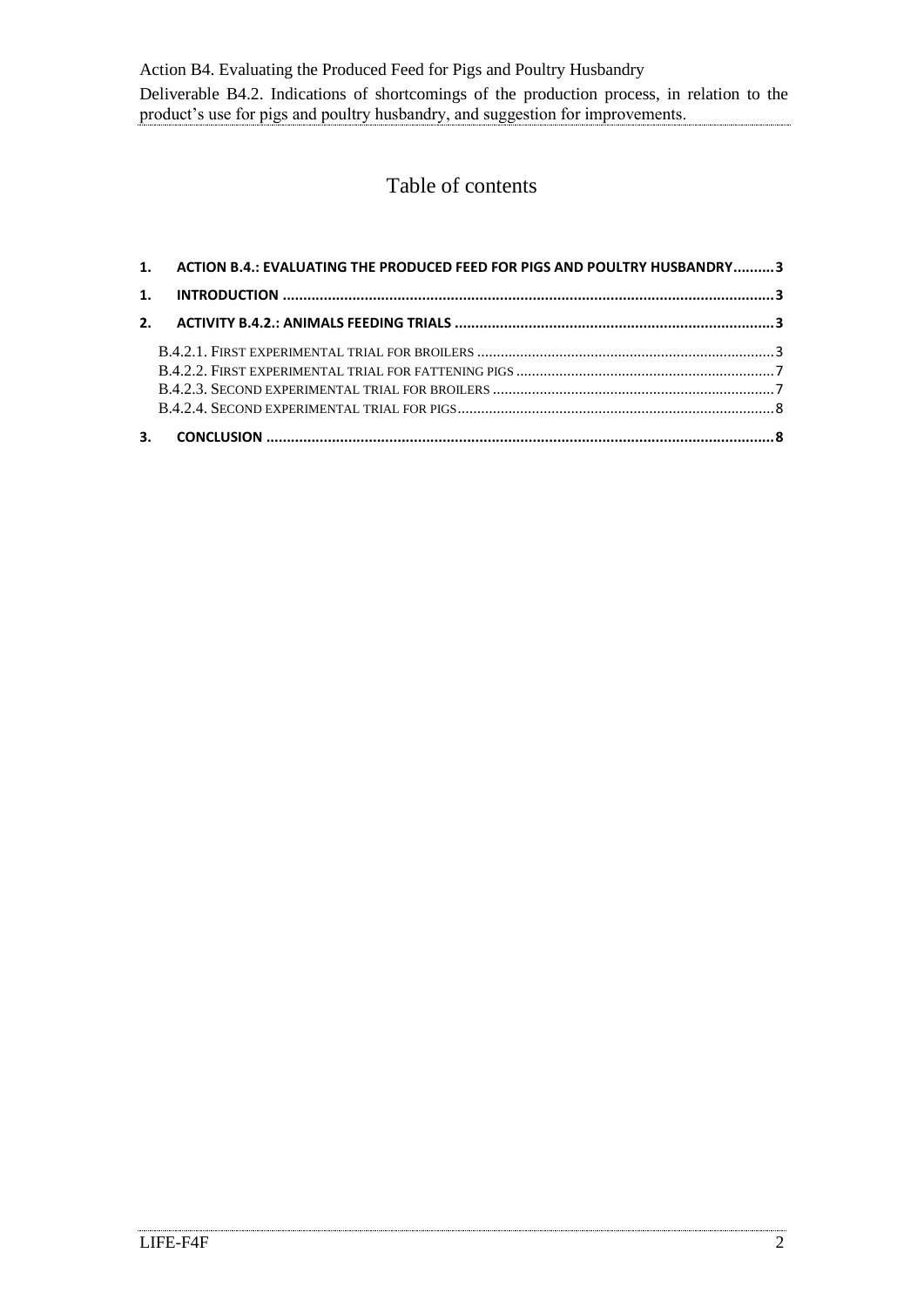# <span id="page-2-0"></span>**1.**ACTION B.4.: Evaluating the Produced Feed for Pigs and Poultry Husbandry

## <span id="page-2-1"></span>**1. Introduction**

Food waste may be a potential feed for animals since it is a valuable source of energy, protein, minerals and vitamins. Recently, the use of food waste in animal diets has gained considerable attention. Many poultry and pig producers become increasingly attracted to seek to use food waste as feed due to the increasing prices of conventional arable based animal feeds.

The aim of the present trial was to investigate the effect of adding dried food waste collected from hotels to the diet of broilers and fattening pigs. In those food waste was included feed with animal origin lefts (e.g. dairy products, meat), feed without meat lefts, feed was sterilized with different chemical compositions. All the above products have significant importance and value as animal feeds, despite their variable content in energy, protein, aminoacids, minerals, vitamins and rest nutrients.

Food waste lefts from hotels and restaurants are quite safe from hygiene point of view, if they have been preserved in the right way as it is suggested, and their chemical compositional analysis, it is concluded that this final dry feed produced is safe, of relatively high nutritional quality, proper to be used as a simple ingredient, like any other feed, in animal diets. As all the other feeds, each individual product has its own nutritive value, related to initial food waste lefts composition, and thus it can be used as simple ingredient, combined with other ingredients too in the diets of productive animals (like pigs, poultry, fur animals) and pets (dogs, cats). The inclusion percentage of each such product, will depend on its chemical composition, animal species, productive (physiological) stage of the animal (related to its nutritional requirements), available quantities, and the market price of the other available feeds.

#### <span id="page-2-2"></span>**2. Activity B.4.2.: Animals feeding trials**

Deliverable 2. Indications of shortcomings of the production process, in relation to the product's use for pigs and poultry husbandry, and suggestion for improvements.

## <span id="page-2-3"></span>**B.4.2.1. First experimental trial for broilers**

Two hundred (200), male, day-old, Aviagen Ross 308 broilers were used in total. The broilers were obtained from a commercial hatchery. The duration of the experiment was 42 days with housing and care of broilers, conforming to the guidelines of the Ethical Committee of the of the Agricultural University of Athens and complying with directive 2010/63/EC on the protection of animals used for scientific purposes.

Pen was the experimental unit. There were ten replicate pens of two (2) dietary treatments namely control (C) and treatment (T). There were 10 broilers per pen, 100 per treatment. Birds were assigned to a pen  $(2 \text{ m}^2)$  with wheat straw shavings litter. The maximum stocking density in the pens did not at any time exceed  $33 \text{ kg/m}^2$  following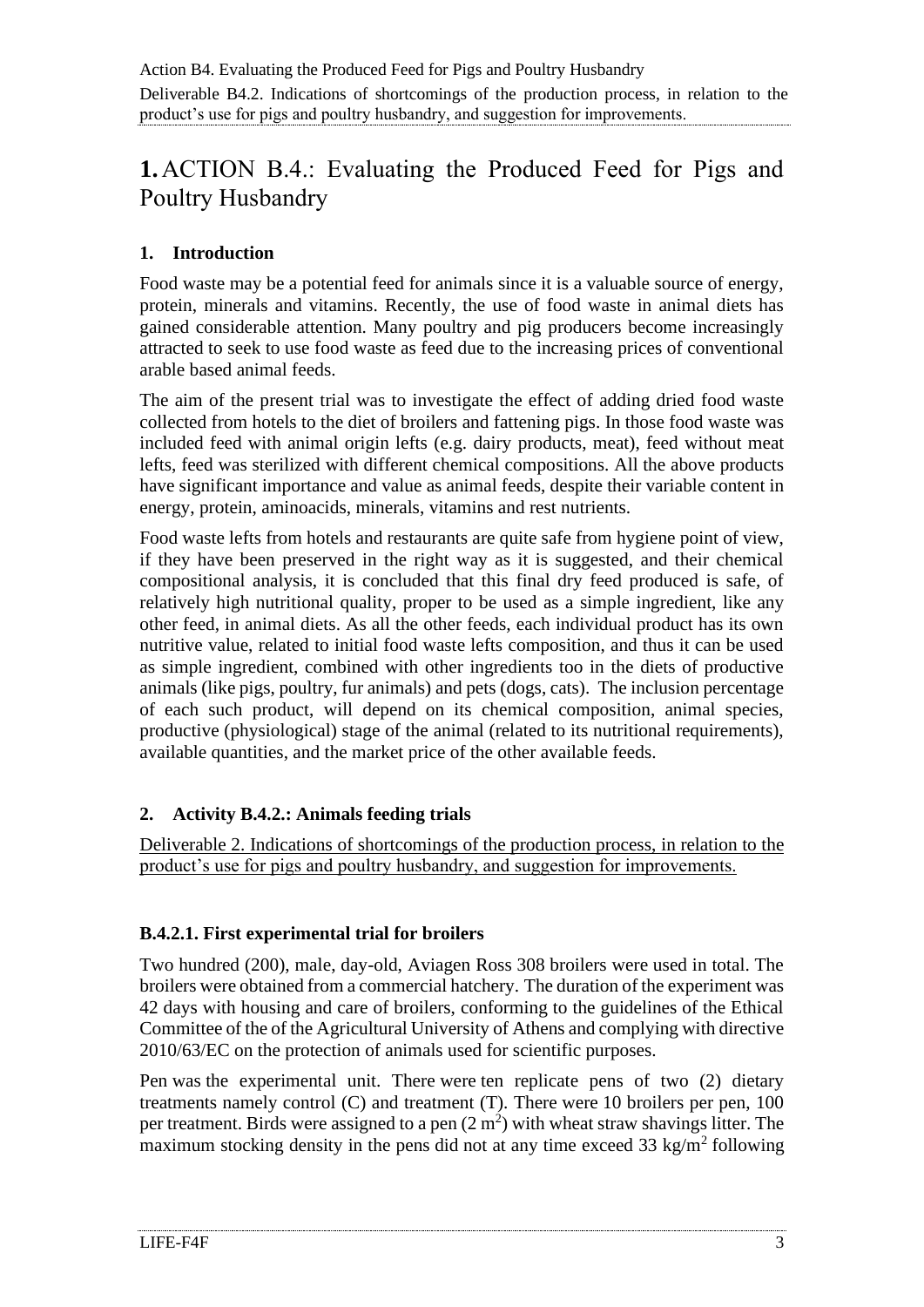EU directive 2007/43/EC. In house environmental conditions (light and ventilation) were controlled. Heat was provided with a heating lamp per pen.

Broilers were fed three different diets, namely starter (0 - 10 days), grower (11 - 24 d) and finisher (25 - 42 d). In C treatment, broilers were fed a basal diet based on corn and soybean meal with no feed waste product added. In T treatment, product was added to starter, grower and finisher diet at a level of 15%.

Feed and water were provided *ad libitum*. Diets were isonitrogenous and isocaloric and met Ross Recommendations. The experimental diets are presented in Table 1.

| <b>Ingredients</b>                                                                                                                                                                                          | <b>Control</b><br><b>Starter</b>                  | <b>Treatment</b><br><b>Starter</b>                 | <b>Control</b><br><b>Grower</b>                  | <b>Treatment</b><br><b>Grower</b>                | <b>Control</b><br><b>Finisher</b>                | <b>Treatment</b><br><b>Finisher</b>              |
|-------------------------------------------------------------------------------------------------------------------------------------------------------------------------------------------------------------|---------------------------------------------------|----------------------------------------------------|--------------------------------------------------|--------------------------------------------------|--------------------------------------------------|--------------------------------------------------|
| <b>Food waste</b>                                                                                                                                                                                           |                                                   | 15                                                 | ÷.                                               | 15                                               |                                                  | 15                                               |
| <b>Maize</b>                                                                                                                                                                                                | 48.50                                             | 45.14                                              | 52.12                                            | 47.97                                            | 57.62                                            | 53.47                                            |
| Soybean meal                                                                                                                                                                                                | 42.83                                             | 34.21                                              | 38.98                                            | 31.19                                            | 33.43                                            | 25.64                                            |
| <b>Vitamin</b><br>and                                                                                                                                                                                       | 0.20                                              | 0.20                                               | 0.20                                             | 0.20                                             | 0.20                                             | 0.20                                             |
| <b>Mineral</b>                                                                                                                                                                                              |                                                   |                                                    |                                                  |                                                  |                                                  |                                                  |
| Premix <sup>1</sup>                                                                                                                                                                                         |                                                   |                                                    |                                                  |                                                  |                                                  |                                                  |
| <b>Limestone</b>                                                                                                                                                                                            | 0.84                                              | 0.55                                               | 0.78                                             | 0.48                                             | 0.74                                             | 0.45                                             |
| <b>NaCl</b>                                                                                                                                                                                                 | 0.37                                              | 0.07                                               | 0.37                                             | 0.07                                             | 0.37                                             | 0.07                                             |
| <b>Methionine</b>                                                                                                                                                                                           | 0.36                                              | 0.39                                               | 0.31                                             | 0.33                                             | 0.27                                             | 0.28                                             |
| Soybean oil                                                                                                                                                                                                 | 4.46                                              | 1.64                                               | 5.17                                             | 2.45                                             | 5.59                                             | 2.86                                             |
| <b>Lysine</b>                                                                                                                                                                                               | 0.24                                              | 0.37                                               | 0.17                                             | 0.28                                             | 0.16                                             | 0.27                                             |
| <b>Threonine</b>                                                                                                                                                                                            | 0.10                                              | 0.24                                               | 0.07                                             | 0.11                                             | 0.04                                             | 0.09                                             |
| <b>Monocalcium</b>                                                                                                                                                                                          | 2.02                                              | 2.06                                               | 1.76                                             | 1.80                                             | 1.50                                             | 1.54                                             |
| <b>Phosphate</b>                                                                                                                                                                                            |                                                   |                                                    |                                                  |                                                  |                                                  |                                                  |
| <b>Choline</b>                                                                                                                                                                                              | 0.08                                              | 0.13                                               | 0.07                                             | 0.12                                             | 0.08                                             | 0.13                                             |
| Determined composition (%)                                                                                                                                                                                  |                                                   |                                                    |                                                  |                                                  |                                                  |                                                  |
| Dry matter                                                                                                                                                                                                  | 88.74                                             | 88.55                                              | 89.23                                            | 88.45                                            | 89.30                                            | 89.25                                            |
| Ash                                                                                                                                                                                                         | 5.87                                              | 5.60                                               | 5.52                                             | 5.25                                             | 4.95                                             | 4.47                                             |
| <b>Crude</b>                                                                                                                                                                                                | 22.82                                             | 22.69                                              | 21.98                                            | 21.02                                            | 18.88                                            | 18.67                                            |
| protein                                                                                                                                                                                                     |                                                   |                                                    |                                                  |                                                  |                                                  |                                                  |
| <b>Ether extract</b>                                                                                                                                                                                        | 5.88                                              | 6.02                                               | 6.32                                             | 7.09                                             | 7.25                                             | 7.71                                             |
| <b>Crude fibre</b>                                                                                                                                                                                          | 4.00                                              | 4.01                                               | 3.82                                             | 3.66                                             | 3.29                                             | 3.02                                             |
|                                                                                                                                                                                                             |                                                   |                                                    |                                                  |                                                  |                                                  |                                                  |
|                                                                                                                                                                                                             |                                                   |                                                    |                                                  |                                                  |                                                  |                                                  |
|                                                                                                                                                                                                             |                                                   |                                                    |                                                  |                                                  |                                                  |                                                  |
|                                                                                                                                                                                                             |                                                   |                                                    |                                                  |                                                  |                                                  |                                                  |
|                                                                                                                                                                                                             |                                                   |                                                    |                                                  |                                                  |                                                  |                                                  |
|                                                                                                                                                                                                             |                                                   |                                                    |                                                  |                                                  |                                                  |                                                  |
|                                                                                                                                                                                                             |                                                   |                                                    |                                                  |                                                  |                                                  |                                                  |
|                                                                                                                                                                                                             |                                                   |                                                    |                                                  |                                                  |                                                  |                                                  |
|                                                                                                                                                                                                             |                                                   |                                                    |                                                  |                                                  |                                                  |                                                  |
|                                                                                                                                                                                                             |                                                   |                                                    |                                                  |                                                  |                                                  |                                                  |
|                                                                                                                                                                                                             |                                                   |                                                    |                                                  |                                                  |                                                  |                                                  |
| <b>Calculated Analysis</b><br>ME (MJ/kg)<br>Sodium $(g/kg)$<br>Ca(g/kg)<br><b>Available</b><br>$\mathbf{P}$<br>(g/kg)<br>Lysine $(g/kg)$<br>Methionine+<br>cysteine<br>(g/kg)<br><b>Threonine</b><br>(g/kg) | 12.55<br>1.6<br>9.6<br>4.8<br>14.4<br>10.8<br>9.7 | 12.55<br>1.6<br>9.6<br>4.8<br>14.4<br>10.8<br>10.5 | 12.97<br>1.6<br>8.7<br>4.4<br>12.9<br>9.9<br>8.8 | 12.97<br>1.6<br>8.7<br>4.4<br>12.9<br>9.9<br>8.8 | 13.39<br>1.6<br>7.8<br>3.9<br>11.5<br>9.0<br>7.8 | 13.39<br>1.6<br>7.8<br>3.9<br>11.5<br>9.0<br>7.8 |

**Table 1.** Composition (%), determined and calculated analysis of the experimental broiler diets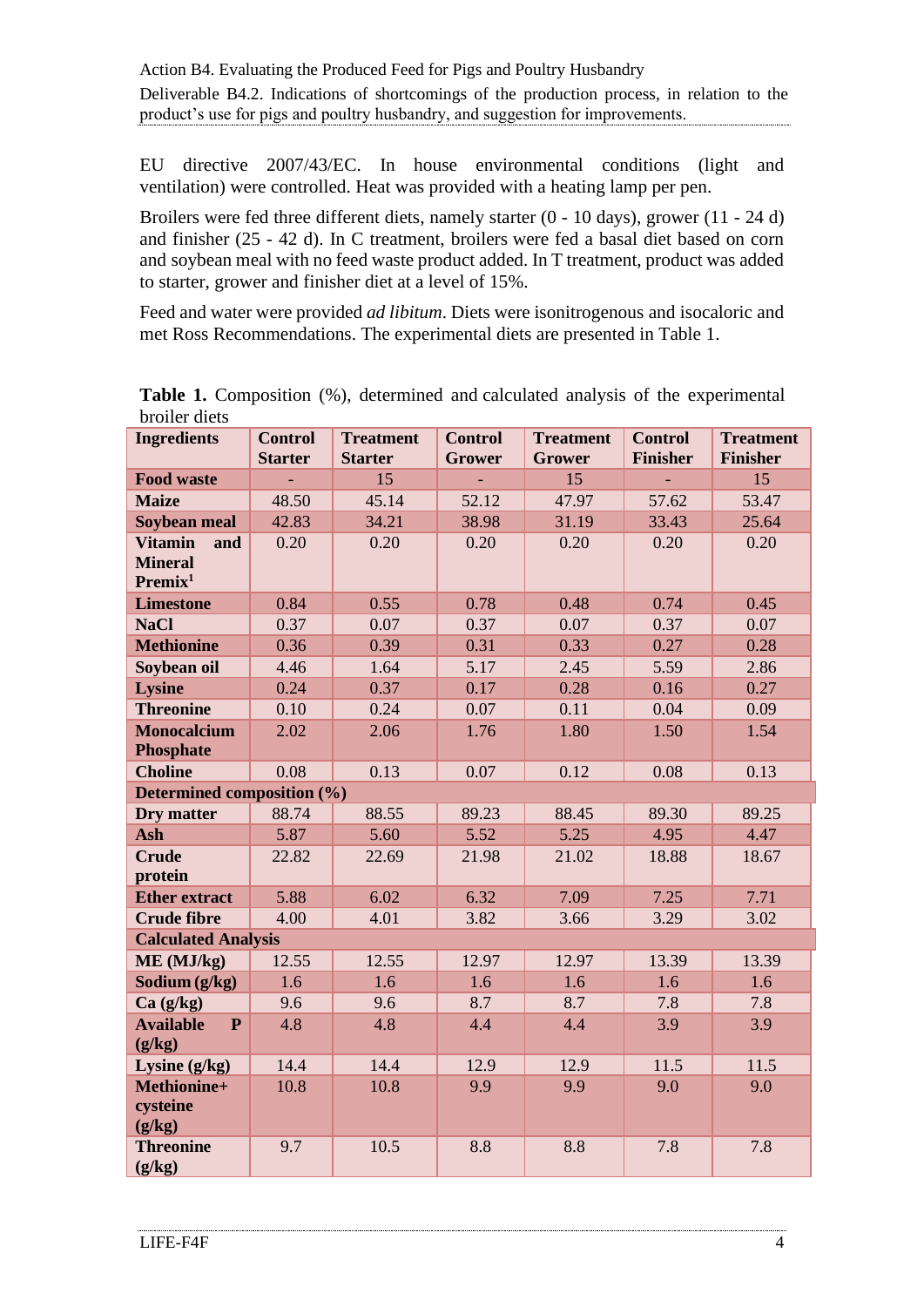<sup>1</sup>Premix supplied per kg of diet: 13,000 IU vitamin A (retinyl acetate), 3,500 IU vitamin D<sub>3</sub> (cholecalciferol), 70 mg vitamin E (DL-α-tocopheryl acetate), 7 mg vitamin K<sub>3</sub>, 8.5 mg thiamin, 8 mg riboflavin, 5 mg pyridoxine,  $0.020$  mg vitamin  $B_{12}$ , 50 mg nicotinic acid, 15 mg pantothenic acid, 1.5 mg folic acid, 0.15 mg biotin, 1 mg iodine, 50 mg iron, 75 mg manganese, 15 mg copper, 0.3 mg selenium, 75 mg zinc

#### *Sampling*

On onset and at the end of each phase, broilers body weight (BW) was recorded and the mean body weight gain (MBWG) was calculated. Furthermore, feed intake was measured (MFC) and feed conversion ratio (FCR) was calculated. Broilers were inspected daily and any mortality was recorded.

At the end of the  $6<sup>th</sup>$  week, a representative number of chickens per treatment was sacrificed to investigate treatment effects on carcass yield and carcass quality (pH, colour, cooking loss and shear force). Furthermore, blood samples were collected for determination selected haematological and biochemical parameters most notably haematocrit (%), aspartate aminotransferase (SGOT-AST) (IU/l), alanine aminotransferase (SGPT-ALT) (IU/l), blood urea nitrogen (BUN) (mg/dl), γglutamyltransferase (γ-GT) (IU/l), alkaline phosphatase (IU/l), cholesterol (mg/dl), total proteins (g/dl) and fractions of albumins (g/dl) and globulins (g/dl). Internal weight of selected organs (heart, spleen, liver, kidney, bursa of Fabricius and Gizzard) was determined and expressed as percentage of final body weight.

The pH24 was measured with the electrode inserted into the right section of the breast muscle 24 h post-mortem. Meat colour was measured using a chromameter set on the  $L^*$  (lightness),  $a^*$  (redness),  $b^*$  (yellowness) system. White and black tiles were used as standards. The right breast muscle from each chicken was weighed, placed into a plastic bag and cooked in a water bath at 85°C for 30 min, then left under running water for 15 min and equilibrated at room temperature. The sample was weighed again to estimate the percentage of cooking loss (%). Shear force was evaluated using a testing machine (Zwick Testing Machine Model Z2.5/TN1S; Zwick GmbH & Co, Ulm, Germany) equipped with a shear blade (Warner-Bratzler G146; Instron, Grove City, PA, US). Peak force values in N/mm2 were recorded.

#### *Broiler's Performance*

Broiler's performance is reported in Table 2. Overall, broilers performed well. Broilers fed the treatment diet had lower weight gain and feed intake, but final FCR did not differ between treatments. There was a tendency for lower mortality in broilers of the treatment group. Carcass yield was high, more than 75% and did not differ between treatments.

|                   | C      | T      | <b>SEM</b> | <b>P</b> - value |
|-------------------|--------|--------|------------|------------------|
| Initial BW $(q)$  | 40.05  | 39.75  | 0.25       | NS.              |
| Final BW $42d(g)$ | 3098.2 | 2794.1 | 49.99      | < 0.001          |
| MBWG(g)           | 3058.1 | 2754.3 | 50.03      | < 0.001          |
| MFC(g)            | 4586.9 | 4289.6 | 73.94      | 0.011            |

| <b>Table 2.</b> Performance of broilers |  |
|-----------------------------------------|--|
|                                         |  |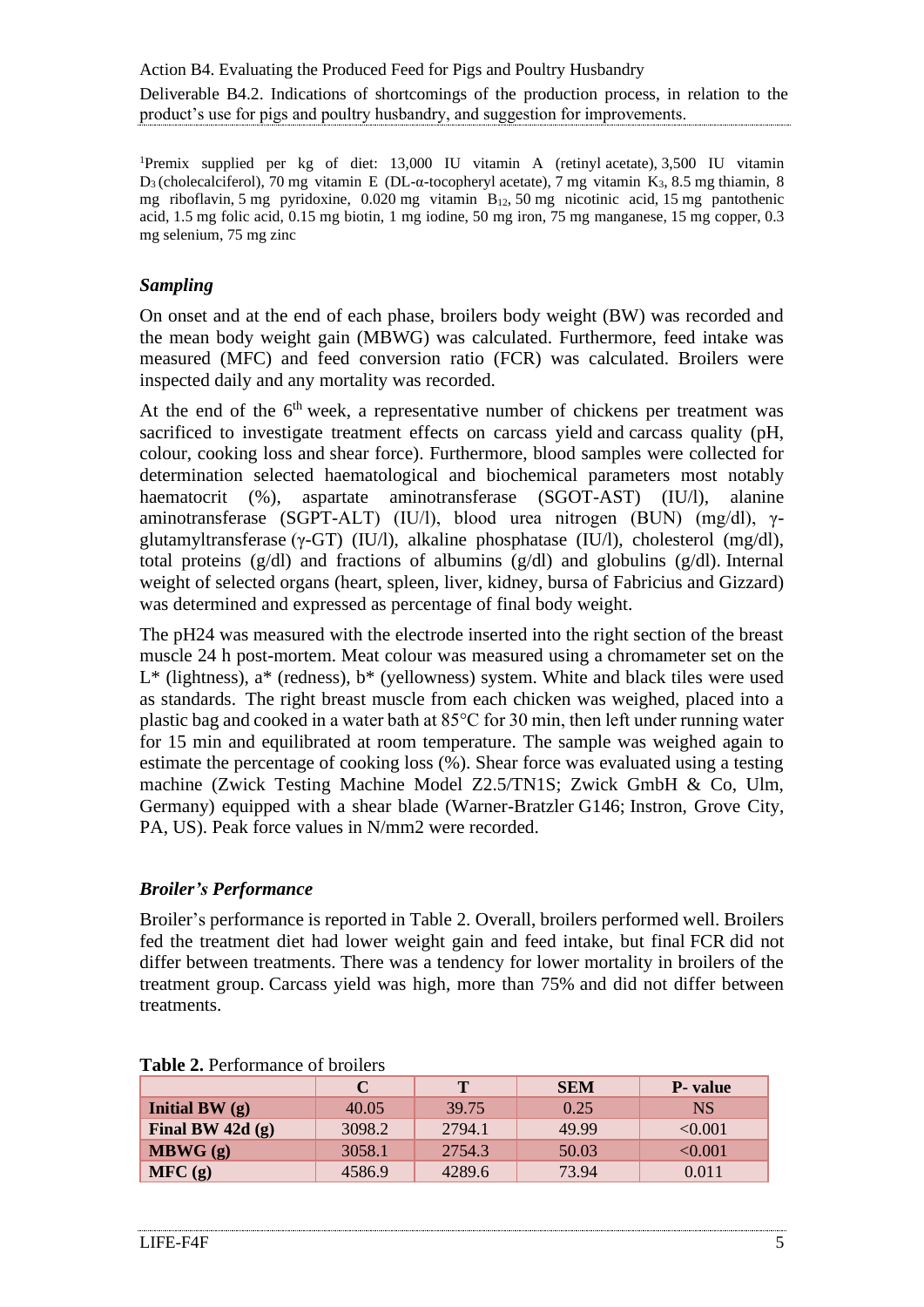Action B4. Evaluating the Produced Feed for Pigs and Poultry Husbandry

Deliverable B4.2. Indications of shortcomings of the production process, in relation to the product's use for pigs and poultry husbandry, and suggestion for improvements.

|                      | C        | $\mathbf{T}$ | <b>SEM</b> | <b>P</b> - value |
|----------------------|----------|--------------|------------|------------------|
| <b>FCR</b>           | $1.50\,$ | 1.56         | 0.021      | <b>NS</b>        |
| Mortality %          | 7        | ⌒            | 1.78       | 0.072            |
| Carcass yield (%)    | 75.78    | 75.60        | 0.250      | <b>NS</b>        |
| Breast yield $(\% )$ | 29.48    | 30.28        | 0.376      | NS               |

Values are means of ten replicate pens  $(n = 10)$ . BW: body weight of broilers; MFC: Mean feed intake of the total experimental period (0-42 days); MBWG: Mean body weight gain of the total experimental period (0-42 days); FCR: Feed conversion ratio (g feed/g gain) of the total experimental period (0-42 days); NS: Statistically non significant.

Body weight between treatments did not differ significantly on day 0, 10, and 24 but final body weight was statistically different at day 42. Similar trend was noticed for weight gain and feed consumption during final phase (25-42 days), indicating that broilers fed the food waste had lower body weight gain and higher feed intake. In conclusion, the broilers of the control group, for the whole experimental period, had higher body weight gain and feed intake, compared to those of the treatment group, but with no difference in feed conversion ratio.

#### *Internal organ weight and Haematological Parameters*

Several biochemical and haematological parameters as well as internal organ weight as percentage of final body weight were examined in order to investigate potential effects on broiler's health. Data are presented in Table 3. No major differences were detected.

|                               | $\mathbf C$ | T      | <b>SEM</b> | <b>P-value</b> |
|-------------------------------|-------------|--------|------------|----------------|
| Heart $(\% )$                 | 0.507       | 0.505  | 0.017      | <b>NS</b>      |
| Spleen $(\% )$                | 0.097       | 0.096  | 0.008      | <b>NS</b>      |
| Liver $(\% )$                 | 1.60        | 1.59   | 0.045      | <b>NS</b>      |
| Kidney $(\% )$                | 0.159       | 0.157  | 0.010      | <b>NS</b>      |
| <b>Bursa of Fabricius (%)</b> | 0.199       | 0.194  | 0.018      | <b>NS</b>      |
| Gizzard $(\%)$                | 1.25        | 1.22   | 0.066      | <b>NS</b>      |
| <b>SGOT AST(IU/I)</b>         | 522.3       | 519.3  | 85.74      | <b>NS</b>      |
| <b>SGPT ALT (IU/I)</b>        | 5.50        | 4.70   | 0.858      | <b>NS</b>      |
| <b>BUN (IU/I)</b>             | 1.41        | 0.98   | 0.176      | <b>NS</b>      |
| $\gamma$ -GT (IU/I)           | 22.30       | 23.10  | 2.520      | <b>NS</b>      |
| <b>Phosphatase (IU/I)</b>     | 3207.0      | 2260.8 | 400.2      | <b>NS</b>      |
| Cholesterol (mg/dl)           | 143.3       | 157.5  | 4.758      | 0.049          |
| Total proteins (g/dl)         | 2.80        | 2.71   | 0.087      | <b>NS</b>      |
| Alboumin (g/dl)               | 1.19        | 1.22   | 0.038      | <b>NS</b>      |
| Globulin (g/dl)               | 1.61        | 1.49   | 0.060      | <b>NS</b>      |
| Haematocrit (%)               | 29.56       | 29.50  | 1.470      | <b>NS</b>      |

**Table 3**. Treatment effects on internal organ weight and selected biochemical and haematological parameters

Values are means of ten replicate pens  $(n = 10)$ . NS: Statistically non significant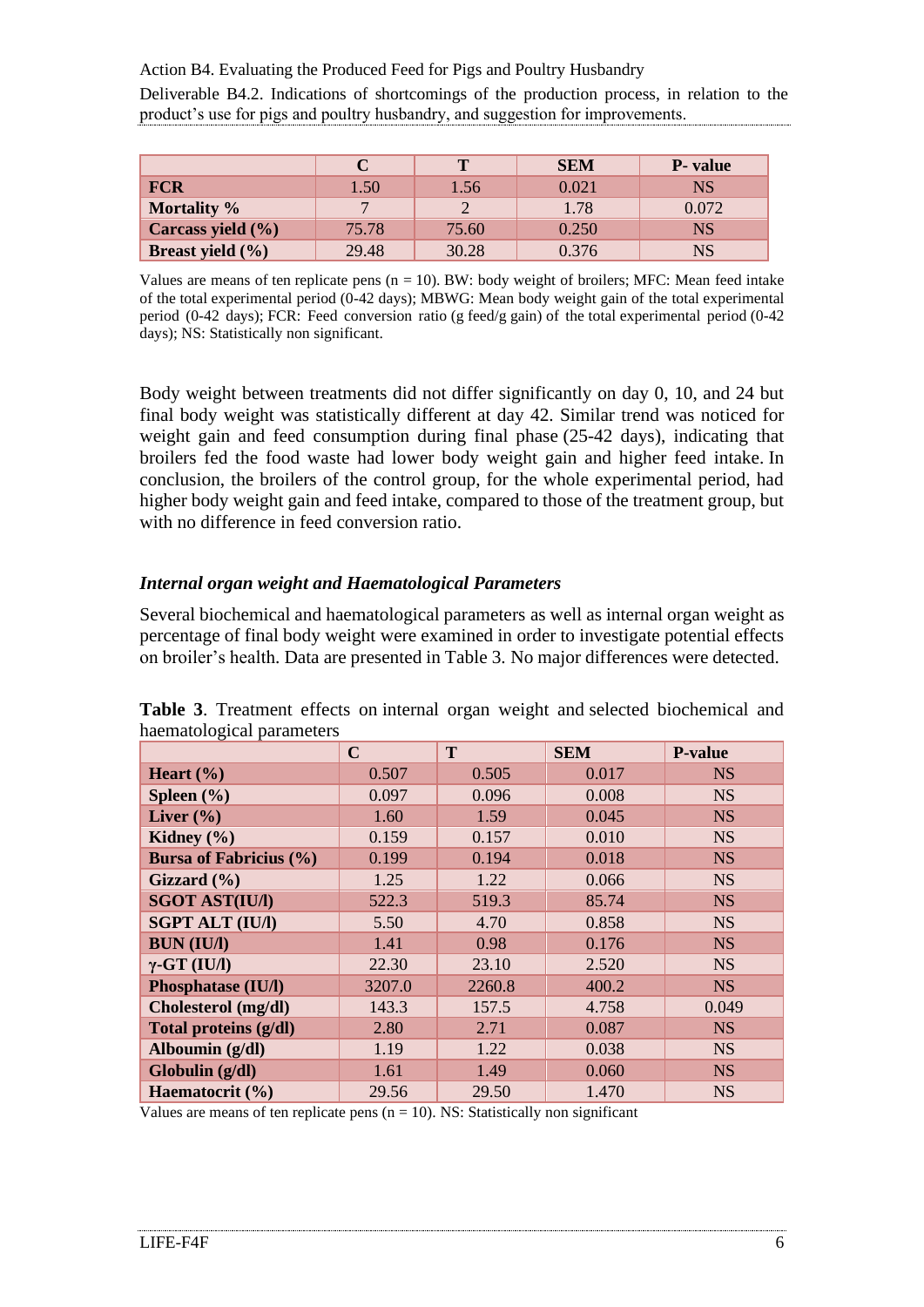### *Carcass Quality*

Examined parameters of carcass are reported in Table 4. No major differences were observed. Minor differences on colour traits and the shear force were observed. Fatty acid results are presented in Table 5.

|                           | $\mathbf C$ | Т     | SEM <sup>1</sup> | $P-value2$ |
|---------------------------|-------------|-------|------------------|------------|
| Color traits <sup>3</sup> |             |       |                  |            |
| $L^*$                     | 56.22       | 54.18 | 0.840            | 0.094      |
| $a^*$                     | 6.06        | 5.70  | 0.270            | <b>NS</b>  |
| $\mathbf{b}^*$            | 17.43       | 15.84 | 0.474            | 0.023      |
| <b>Physical traits</b>    |             |       |                  |            |
| $\mathbf{p}H_{24}$        | 6.22        | 6.21  | 0.026            | <b>NS</b>  |
| Cooking loss (%)          | 13.62       | 12.98 | 0.644            | <b>NS</b>  |
| <b>Shear</b>              | 11.81       | 10.85 | 0.504            | 0.081      |
| force $(100N/mm^2)$       |             |       |                  |            |

**Table 4**. Treatment effects on selected parameters of carcass quality

*<sup>1</sup>Standard error of means*

*<sup>2</sup>P- value of ANOVA.*

*<sup>3</sup>L\*= lightness (L\* 0= dark meat, L\* 100= white meat), a\*= redness (high a\* value indicates red color, low a\* value indicates green color), b\*= yellowness (high b\* value indicates tendency to yellow, low b\* value indicates tendency to blue).*

Effects of diet on total fatty acids and main fatty acid (FA) classes (% of total FA) of breast in 42 day-old broilers shows statistical significant results for the concentration of saturated, polyunsaturated, monosaturated and n-6, n-3 fatty acids.

## <span id="page-6-0"></span>**B.4.2.2. First experimental trial for fattening pigs**

A trial with castrated male pigs was carried out with an inclusion of waste material in an appropriate level. Average daily body weight gain (ADWG), the average daily feed intake and the feed conversion ratio (FCR) were measured. At the end of the trial pigs were sacrificed to investigate treatment effects on carcass dressing percentage, as well as on meat quality indices (pH, colour, cooking loss and shear force). Furthermore, blood samples were collected for the determination of selected haematological and biochemical parameters. The manuscript is ready for submission.

## <span id="page-6-1"></span>**B.4.2.3. Second experimental trial for broilers**

Another trial with broilers was carried out with an inclusion of different waste materials, such as without meat and sterialized material. Average daily body weight gain (ADWG), the average daily feed intake and the feed conversion ratio (FCR) were measured. At the end of the trial broilers were sacrificed to investigate treatment effects on carcass dressing percentage, as well as on meat quality indices (pH, colour, cooking loss and shear force). Furthermore, blood samples were collected